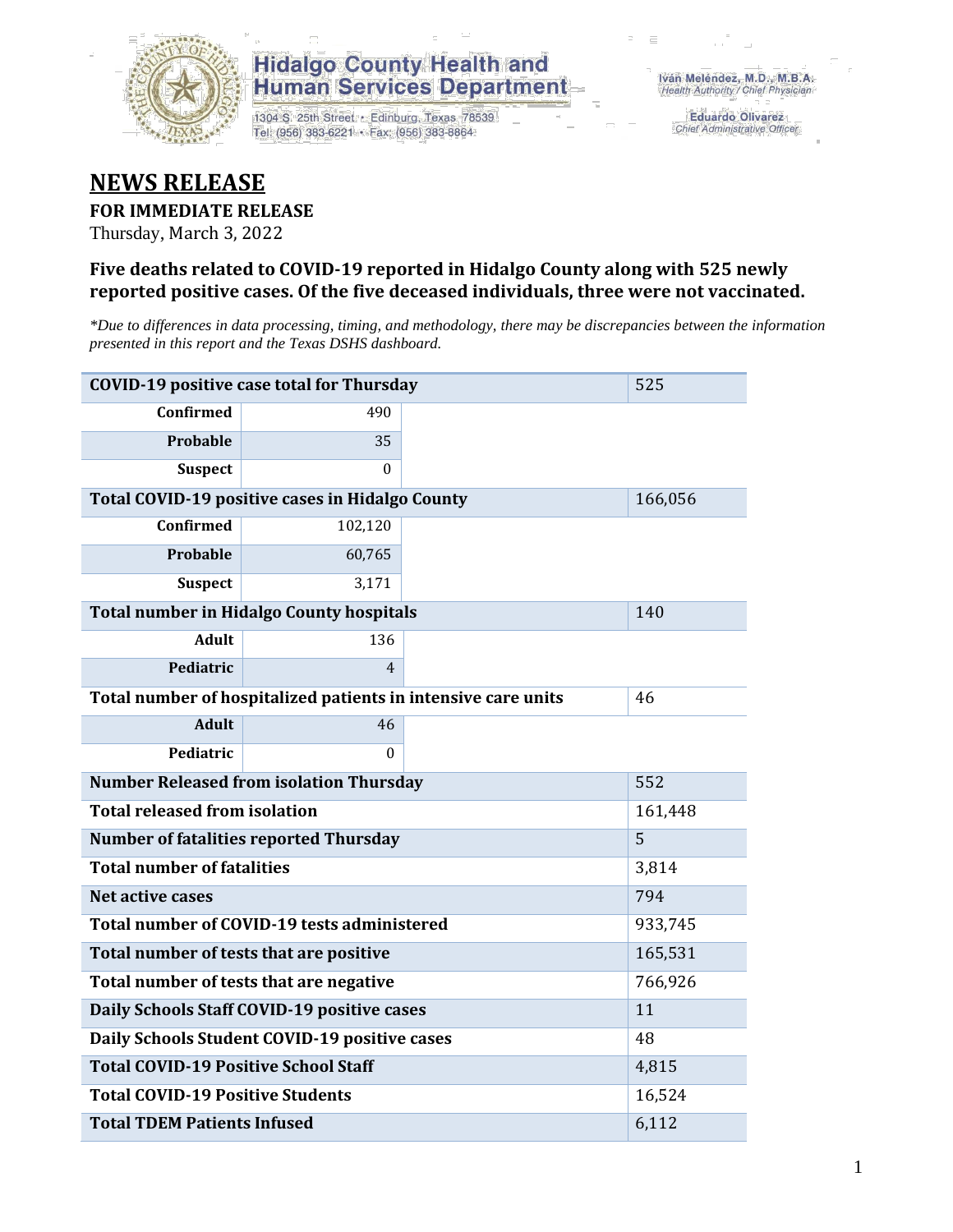

1304 S. 25th Street · Edinburg, Texas 78539 Tel: (956) 383-6221 · Fax: (956) 383-8864

**Eduardo Olivarez** Chief Administrative Officer

*Hidalgo County uses the case status definition provided by the Texas Department of State Health Service's 2020 Epi Case Criteria Guide revised November 2020.*

- *1. Confirmed: A person who has tested positive through a molecular or PCR (oral or nasal swabs) test that looks for the presence of the virus's genetic material.*
- *2. Probable: A person who meets presumptive laboratory evidence through detection of COVID-19 by antigen test in a respiratory specimen.*
- *3. Suspect: A person who meets supported laboratory evidence through detection of specific antibodies in serum, plasma, whole body, and no prior history of being confirmed or probable case.*

*For more information of case status definition for COVID-19, please refer to:*

<https://www.dshs.state.tx.us/IDCU/investigation/epi-case-criteria-guide/2020-Epi-Case-Criteria-Guide.pdf>

| <b>Age Range</b> | <b>Number of Cases</b> |
|------------------|------------------------|
| $0 - 11$         | 45                     |
| 12-19            | 59                     |
| 20s              | 95                     |
| 30 <sub>s</sub>  | 88                     |
| 40s              | 70                     |
| 50s              | 68                     |
| 60s              | 46                     |
| $70+$            | 54                     |
| Total:           | 525                    |
|                  |                        |

### Case Breakdown by Age Group: The deaths include:

|                | <b>Age Range</b> | <b>Gender</b> | <b>City</b>     |
|----------------|------------------|---------------|-----------------|
| $\mathbf{1}$   | $70+$            | Female        | Alton           |
| $\overline{2}$ | 70+              | Female        | Edinburg        |
| 3              | $70+$            | Male          | Edinburg        |
| 4              | 70+              | Male          | Edinburg        |
| 5              | 50s              | Male          | <b>Mercedes</b> |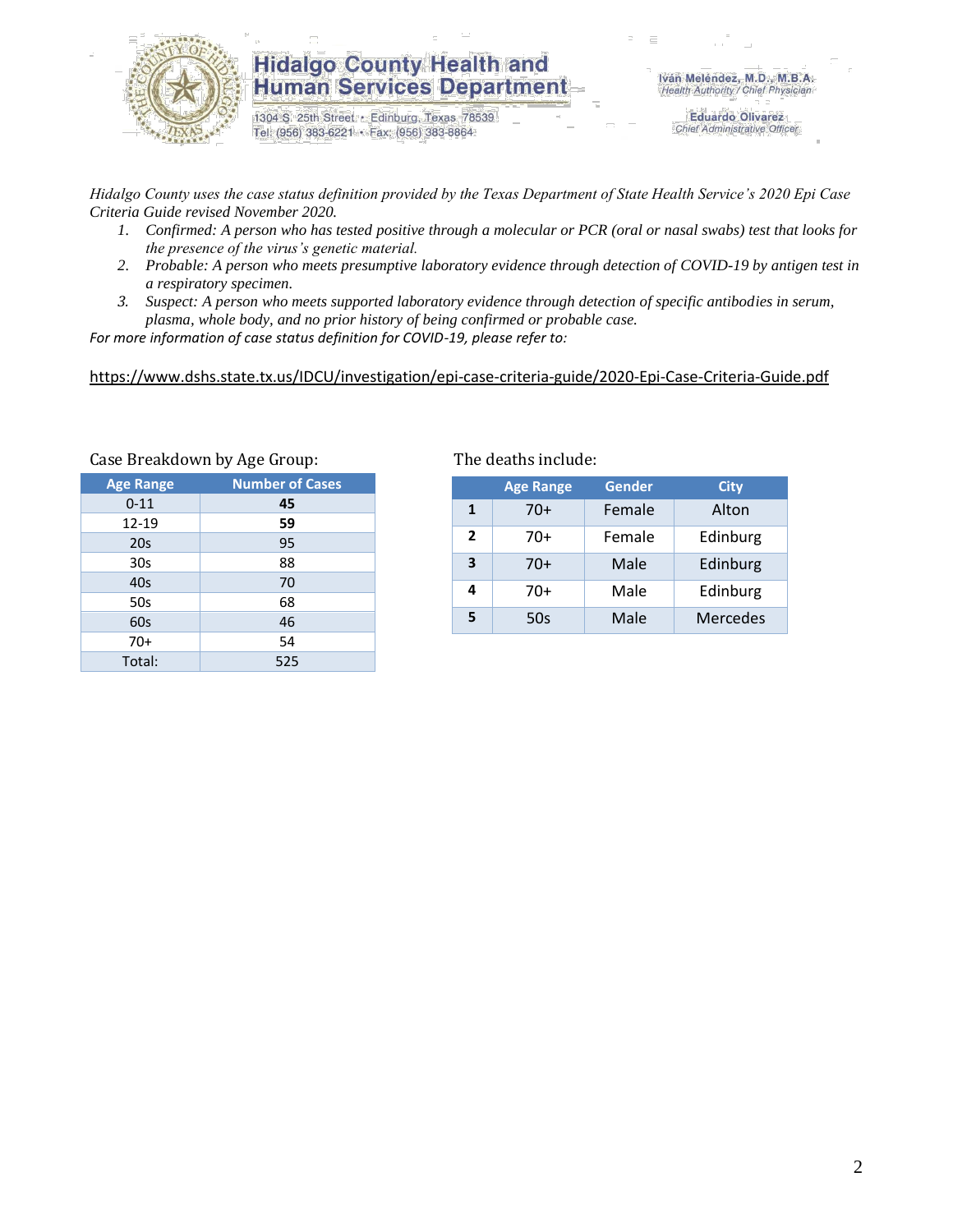

1304 S. 25th Street • Edinburg, Texas 78539<br>Tel: (956) 383-6221 • Fax: (956) 383-8864

Eduardo Olivarez<br>Chief Administrative Officer

#### Thursday, March 3, 2022 positive cases include:

|              | <b>Age Range</b> | <b>Gender</b> | <b>City</b> |     | <b>Age Range</b> | <b>Gender</b> | <b>City</b> |
|--------------|------------------|---------------|-------------|-----|------------------|---------------|-------------|
| $\mathbf{1}$ | $0 - 19$         | F             | Alamo       | 264 | $0 - 19$         | F             | Mission     |
| 2            | 20s              | F             | Alamo       | 265 | $0 - 19$         | F             | Mission     |
| 3            | 20s              | M             | Alamo       | 266 | $0 - 19$         | ${\sf M}$     | Mission     |
| 4            | 20s              | F             | Alamo       | 267 | $0 - 19$         | F             | Mission     |
| 5            | 20s              | F             | Alamo       | 268 | $0 - 19$         | ${\sf M}$     | Mission     |
| 6            | 30 <sub>s</sub>  | F             | Alamo       | 269 | $0 - 19$         | F             | Mission     |
| 7            | 30 <sub>s</sub>  | F             | Alamo       | 270 | $0 - 19$         | F             | Mission     |
| 8            | 30 <sub>s</sub>  | M             | Alamo       | 271 | $0 - 19$         | F             | Mission     |
| 9            | 40s              | M             | Alamo       | 272 | $0 - 19$         | F             | Mission     |
| 10           | 40s              | M             | Alamo       | 273 | $0 - 19$         | M             | Mission     |
| 11           | 40s              | F             | Alamo       | 274 | $0 - 19$         | F             | Mission     |
| 12           | 60s              | M             | Alamo       | 275 | $0 - 19$         | M             | Mission     |
| 13           | 60s              | M             | Alamo       | 276 | $0 - 19$         | ${\sf M}$     | Mission     |
| 14           | $70+$            | F             | Alamo       | 277 | $0 - 19$         | F             | Mission     |
| 15           | $0 - 19$         | M             | Alton       | 278 | $0 - 19$         | F             | Mission     |
| 16           | $0 - 19$         | F             | Alton       | 279 | $0 - 19$         | M             | Mission     |
| 17           | $0 - 19$         | F             | Alton       | 280 | $0 - 19$         | ${\sf M}$     | Mission     |
| 18           | $0 - 19$         | F             | Alton       | 281 | $0 - 19$         | F             | Mission     |
| 19           | 20s              | F             | Alton       | 282 | $0 - 19$         | F             | Mission     |
| 20           | 20s              | F             | Alton       | 283 | $0 - 19$         | M             | Mission     |
| 21           | 30 <sub>s</sub>  | F             | Alton       | 284 | $0 - 19$         | F             | Mission     |
| 22           | 30 <sub>s</sub>  | M             | Alton       | 285 | $0 - 19$         | F             | Mission     |
| 23           | 30 <sub>s</sub>  | F             | Alton       | 286 | 20s              | F             | Mission     |
| 24           | 30 <sub>s</sub>  | F             | Alton       | 287 | 20s              | F             | Mission     |
| 25           | 30 <sub>s</sub>  | F             | Alton       | 288 | 20s              | ${\sf M}$     | Mission     |
| 26           | 40s              | Μ             | Alton       | 289 | 20s              | F             | Mission     |
| 27           | 50s              | F             | Alton       | 290 | 20s              | M             | Mission     |
| 28           | 50s              | F             | Alton       | 291 | 20s              | F.            | Mission     |
| 29           | 50s              | F             | Alton       | 292 | 20s              | ${\sf M}$     | Mission     |
| 30           | $70+$            | F             | Alton       | 293 | 20s              | F             | Mission     |
| 31           | $70+$            | M             | Alton       | 294 | 20s              | F             | Mission     |
| 32           | $0 - 19$         | F             | Donna       | 295 | 20s              | M             | Mission     |
| 33           | 20s              | F             | Donna       | 296 | 20s              | F             | Mission     |
| 34           | 20s              | M             | Donna       | 297 | 20s              | F             | Mission     |
| 35           | 20s              | F.            | Donna       | 298 | 20s              | F             | Mission     |
| 36           | 20s              | М             | Donna       | 299 | 20s              | F             | Mission     |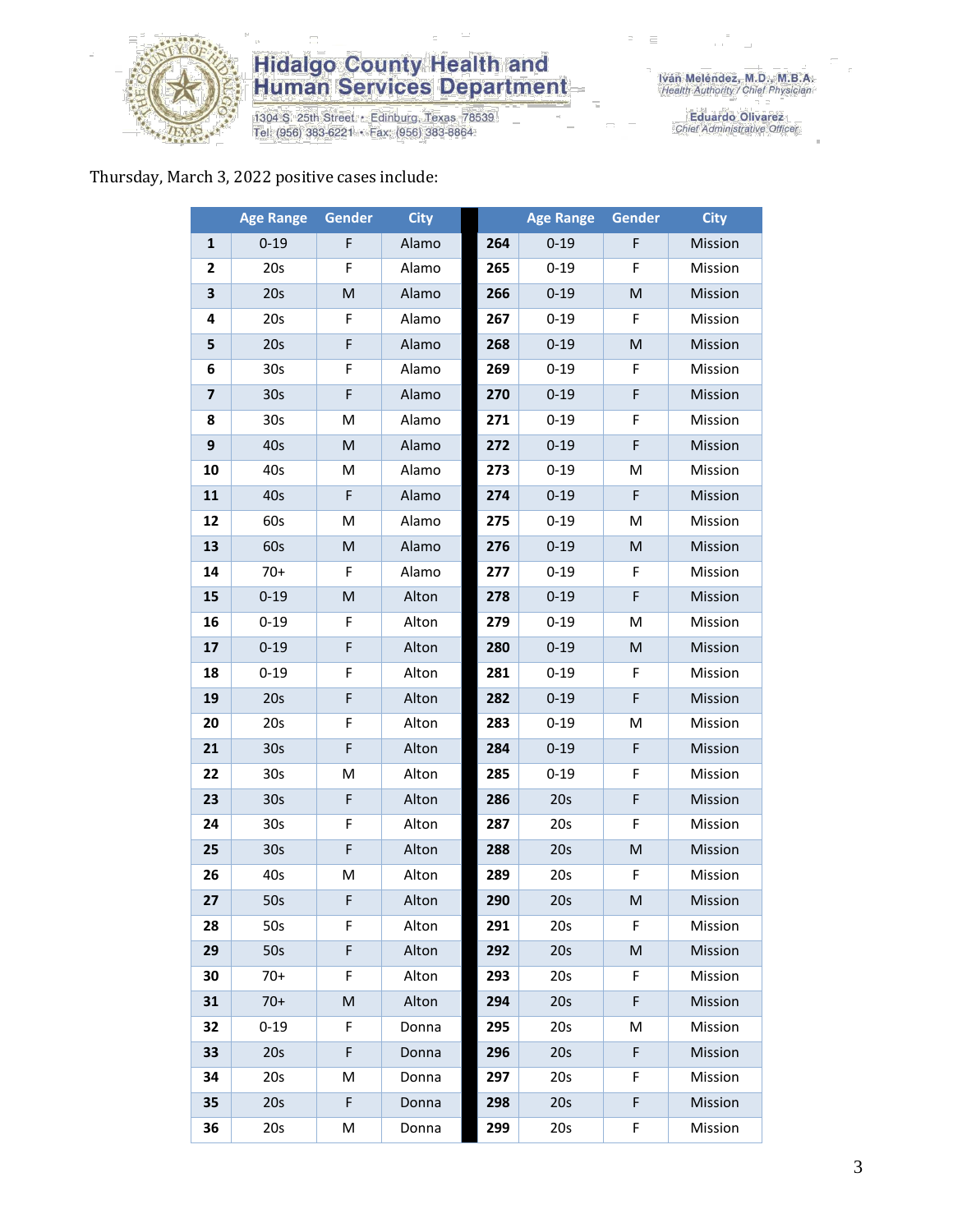

1304 S. 25th Street • Edinburg, Texas 78539<br>Tel: (956) 383-6221 • Fax: (956) 383-8864

| 37 | 30 <sub>s</sub> | F | Donna    | 300 | 20s             | F | Mission |
|----|-----------------|---|----------|-----|-----------------|---|---------|
| 38 | 30 <sub>s</sub> | F | Donna    | 301 | 20s             | F | Mission |
| 39 | 30 <sub>s</sub> | F | Donna    | 302 | 20s             | F | Mission |
| 40 | 30s             | F | Donna    | 303 | 20s             | F | Mission |
| 41 | 30 <sub>s</sub> | M | Donna    | 304 | 30 <sub>s</sub> | M | Mission |
| 42 | 40s             | F | Donna    | 305 | 30 <sub>s</sub> | F | Mission |
| 43 | 40s             | M | Donna    | 306 | 30 <sub>s</sub> | M | Mission |
| 44 | 40s             | F | Donna    | 307 | 30s             | F | Mission |
| 45 | 40s             | F | Donna    | 308 | 30 <sub>s</sub> | F | Mission |
| 46 | 50s             | F | Donna    | 309 | 30s             | F | Mission |
| 47 | 60s             | F | Donna    | 310 | 30 <sub>s</sub> | F | Mission |
| 48 | 60s             | M | Donna    | 311 | 30s             | F | Mission |
| 49 | 60s             | F | Donna    | 312 | 30 <sub>s</sub> | F | Mission |
| 50 | 60s             | F | Donna    | 313 | 30s             | M | Mission |
| 51 | 60s             | M | Donna    | 314 | 30s             | M | Mission |
| 52 | 60s             | F | Donna    | 315 | 30s             | F | Mission |
| 53 | $70+$           | M | Donna    | 316 | 30 <sub>s</sub> | M | Mission |
| 54 | $0 - 19$        | F | Edinburg | 317 | 30 <sub>s</sub> | F | Mission |
| 55 | $0 - 19$        | M | Edinburg | 318 | 40s             | F | Mission |
| 56 | $0 - 19$        | F | Edinburg | 319 | 40s             | M | Mission |
| 57 | $0 - 19$        | F | Edinburg | 320 | 40s             | M | Mission |
| 58 | $0 - 19$        | Μ | Edinburg | 321 | 40s             | м | Mission |
| 59 | $0 - 19$        | M | Edinburg | 322 | 40s             | F | Mission |
| 60 | $0 - 19$        | F | Edinburg | 323 | 40s             | M | Mission |
| 61 | $0 - 19$        | F | Edinburg | 324 | 40s             | F | Mission |
| 62 | $0 - 19$        | M | Edinburg | 325 | 40s             | M | Mission |
| 63 | $0 - 19$        | M | Edinburg | 326 | 40s             | M | Mission |
| 64 | $0 - 19$        | M | Edinburg | 327 | 40s             | F | Mission |
| 65 | $0 - 19$        | M | Edinburg | 328 | 40s             | F | Mission |
| 66 | 20s             | F | Edinburg | 329 | 40s             | F | Mission |
| 67 | 20s             | M | Edinburg | 330 | 40s             | F | Mission |
| 68 | 20s             | M | Edinburg | 331 | 40s             | F | Mission |
| 69 | 20s             | F | Edinburg | 332 | 40s             | F | Mission |
| 70 | 20s             | M | Edinburg | 333 | 40s             | M | Mission |
| 71 | 20s             | F | Edinburg | 334 | 40s             | F | Mission |
| 72 | 20s             | M | Edinburg | 335 | 50s             | F | Mission |
| 73 | 20s             | F | Edinburg | 336 | 50s             | M | Mission |
| 74 | 20s             | F | Edinburg | 337 | 50s             | M | Mission |
| 75 | 20s             | F | Edinburg | 338 | 50s             | F | Mission |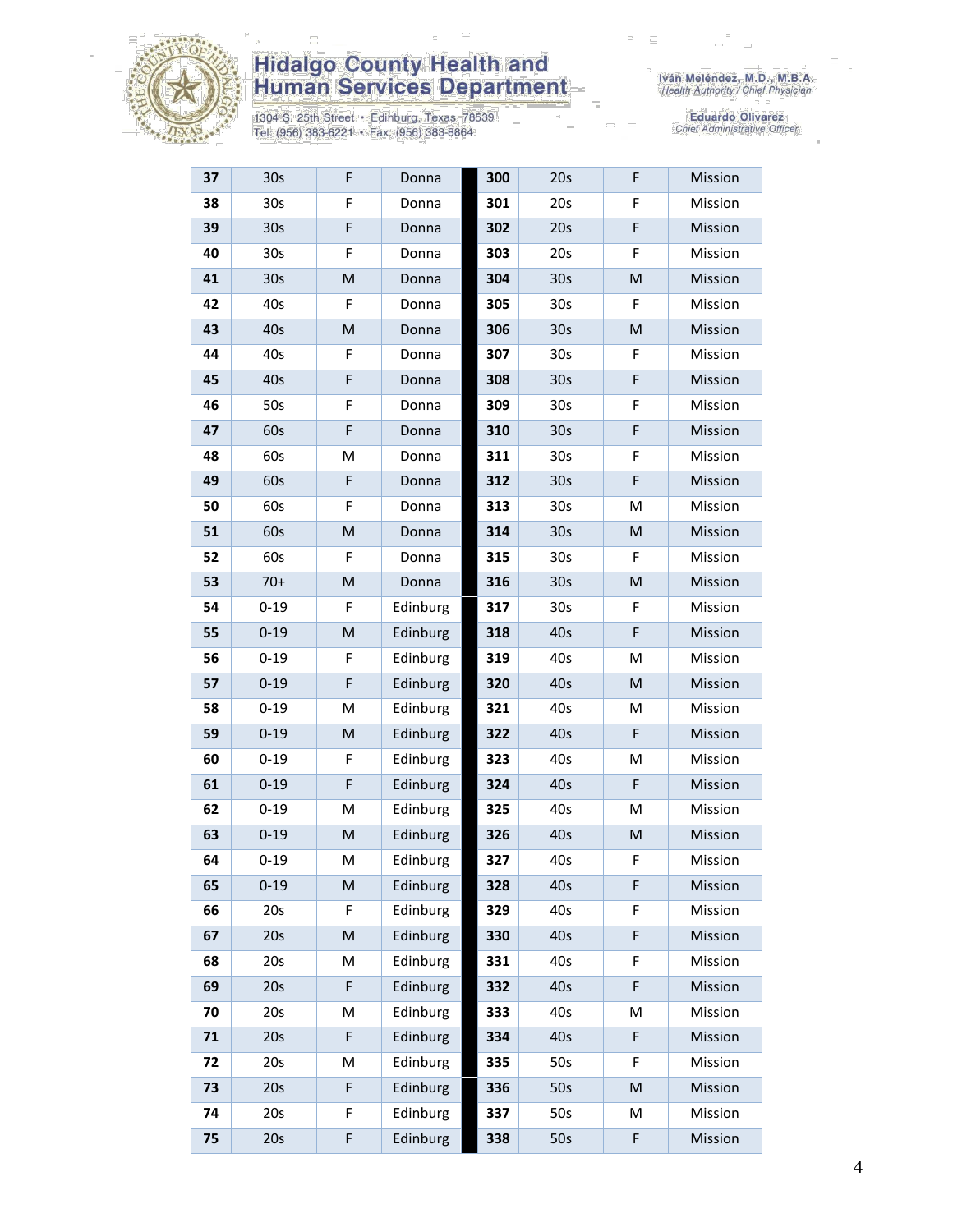

1304 S. 25th Street • Edinburg, Texas 78539<br>Tel: (956) 383-6221 • Fax: (956) 383-8864

| 76  | 20s             | F           | Edinburg | 339 | 50s      | M | Mission |
|-----|-----------------|-------------|----------|-----|----------|---|---------|
| 77  | 20s             | F           | Edinburg | 340 | 50s      | F | Mission |
| 78  | 20s             | F           | Edinburg | 341 | 50s      | M | Mission |
| 79  | 30 <sub>s</sub> | M           | Edinburg | 342 | 50s      | F | Mission |
| 80  | 30 <sub>s</sub> | F           | Edinburg | 343 | 50s      | M | Mission |
| 81  | 30 <sub>s</sub> | $\mathsf F$ | Edinburg | 344 | 50s      | F | Mission |
| 82  | 30 <sub>s</sub> | $\mathsf F$ | Edinburg | 345 | 50s      | F | Mission |
| 83  | 30 <sub>s</sub> | ${\sf M}$   | Edinburg | 346 | 50s      | F | Mission |
| 84  | 30 <sub>s</sub> | M           | Edinburg | 347 | 50s      | M | Mission |
| 85  | 30 <sub>s</sub> | F           | Edinburg | 348 | 50s      | F | Mission |
| 86  | 30 <sub>s</sub> | F           | Edinburg | 349 | 60s      | М | Mission |
| 87  | 30 <sub>s</sub> | $\mathsf F$ | Edinburg | 350 | 60s      | F | Mission |
| 88  | 30 <sub>s</sub> | F           | Edinburg | 351 | 60s      | M | Mission |
| 89  | 30 <sub>s</sub> | F           | Edinburg | 352 | 60s      | M | Mission |
| 90  | 30 <sub>s</sub> | F           | Edinburg | 353 | 60s      | F | Mission |
| 91  | 40s             | $\mathsf F$ | Edinburg | 354 | 60s      | F | Mission |
| 92  | 40s             | M           | Edinburg | 355 | 60s      | F | Mission |
| 93  | 40s             | F           | Edinburg | 356 | 60s      | M | Mission |
| 94  | 40s             | M           | Edinburg | 357 | 60s      | F | Mission |
| 95  | 40s             | F           | Edinburg | 358 | 60s      | F | Mission |
| 96  | 40s             | F           | Edinburg | 359 | 60s      | F | Mission |
| 97  | 40s             | F           | Edinburg | 360 | $70+$    | F | Mission |
| 98  | 40s             | F           | Edinburg | 361 | $70+$    | F | Mission |
| 99  | 50s             | ${\sf M}$   | Edinburg | 362 | $70+$    | F | Mission |
| 100 | 50s             | M           | Edinburg | 363 | $70+$    | F | Mission |
| 101 | 50s             | $\mathsf F$ | Edinburg | 364 | $70+$    | M | Mission |
| 102 | 50s             | F           | Edinburg | 365 | $70+$    | M | Mission |
| 103 | 50s             | F           | Edinburg | 366 | $70+$    | F | Mission |
| 104 | 50s             | M           | Edinburg | 367 | $70+$    | F | Mission |
| 105 | 50s             | F           | Edinburg | 368 | $70+$    | F | Mission |
| 106 | 50s             | M           | Edinburg | 369 | $70+$    | M | Mission |
| 107 | 60s             | F           | Edinburg | 370 | $70+$    | M | Mission |
| 108 | 60s             | M           | Edinburg | 371 | $70+$    | M | Mission |
| 109 | 60s             | M           | Edinburg | 372 | $0 - 19$ | M | Pharr   |
| 110 | 60s             | M           | Edinburg | 373 | $0 - 19$ | M | Pharr   |
| 111 | $70+$           | ${\sf M}$   | Edinburg | 374 | $0 - 19$ | M | Pharr   |
| 112 | $70+$           | M           | Edinburg | 375 | $0 - 19$ | M | Pharr   |
| 113 | $70+$           | ${\sf M}$   | Edinburg | 376 | $0 - 19$ | M | Pharr   |
| 114 | $70+$           | F           | Edinburg | 377 | $0 - 19$ | F | Pharr   |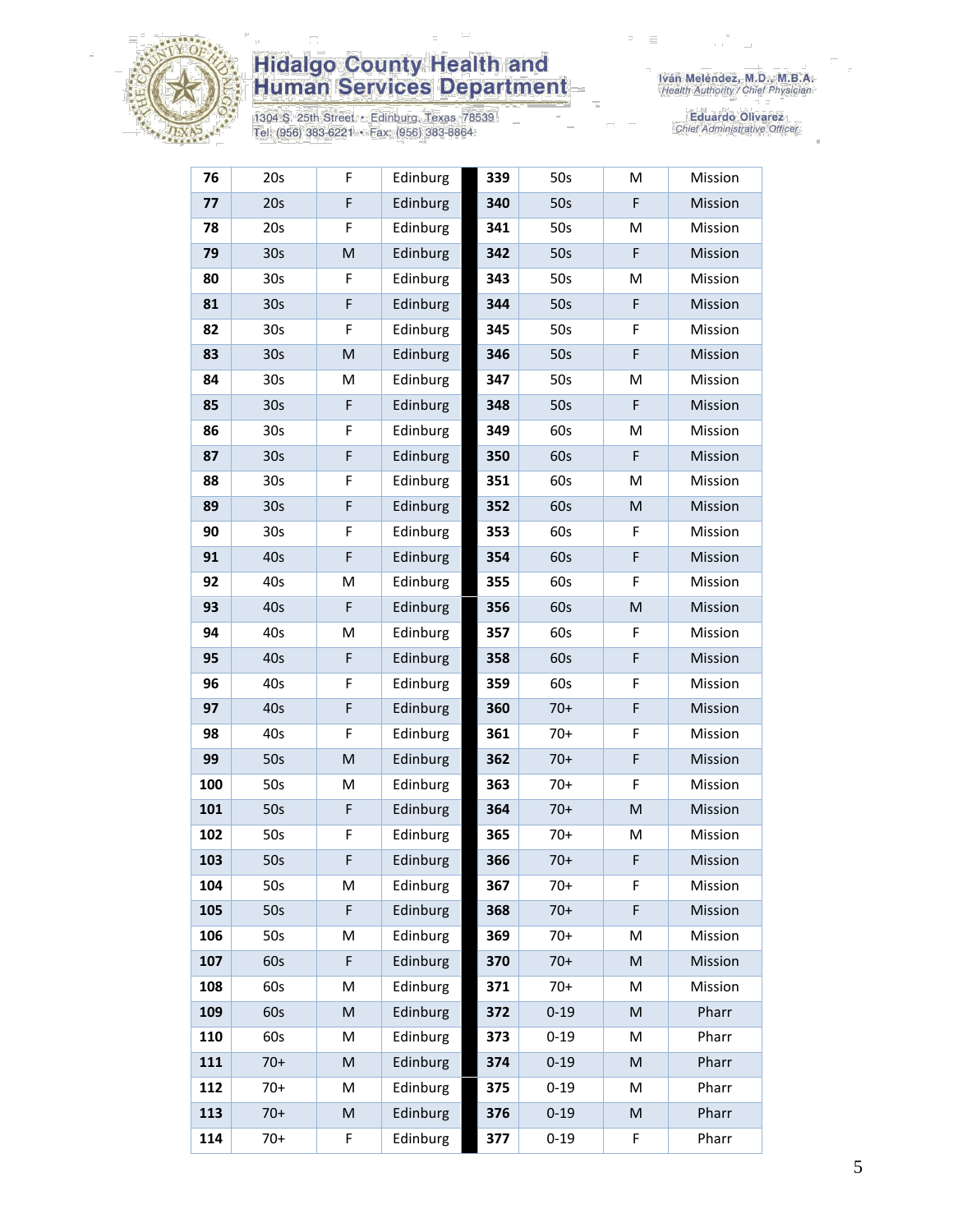

1304 S. 25th Street • Edinburg, Texas 78539<br>Tel: (956) 383-6221 • Fax: (956) 383-8864

| 115 | $70+$           | F         | Edinburg | 378 | 20s             | F         | Pharr    |
|-----|-----------------|-----------|----------|-----|-----------------|-----------|----------|
| 116 | $0 - 19$        | M         | Hidalgo  | 379 | 20s             | F         | Pharr    |
| 117 | 20s             | F         | Hidalgo  | 380 | 20s             | ${\sf M}$ | Pharr    |
| 118 | 20s             | F         | Hidalgo  | 381 | 20s             | F         | Pharr    |
| 119 | 20s             | ${\sf M}$ | Hidalgo  | 382 | 20s             | M         | Pharr    |
| 120 | 20s             | F         | Hidalgo  | 383 | 20s             | F         | Pharr    |
| 121 | 30s             | M         | Hidalgo  | 384 | 20s             | F         | Pharr    |
| 122 | 40s             | M         | Hidalgo  | 385 | 20s             | M         | Pharr    |
| 123 | 40s             | F         | Hidalgo  | 386 | 20s             | F         | Pharr    |
| 124 | 40s             | M         | Hidalgo  | 387 | 20s             | M         | Pharr    |
| 125 | 50s             | F         | Hidalgo  | 388 | 20s             | M         | Pharr    |
| 126 | 60s             | F         | Hidalgo  | 389 | 30 <sub>s</sub> | M         | Pharr    |
| 127 | $70+$           | F         | Hidalgo  | 390 | 30 <sub>s</sub> | M         | Pharr    |
| 128 | $70+$           | M         | Hidalgo  | 391 | 30 <sub>s</sub> | F         | Pharr    |
| 129 | $70+$           | M         | Hidalgo  | 392 | 30 <sub>s</sub> | F         | Pharr    |
| 130 | $0 - 19$        | M         | McAllen  | 393 | 30 <sub>s</sub> | M         | Pharr    |
| 131 | $0 - 19$        | F         | McAllen  | 394 | 30 <sub>s</sub> | ${\sf M}$ | Pharr    |
| 132 | $0 - 19$        | F         | McAllen  | 395 | 30 <sub>s</sub> | F         | Pharr    |
| 133 | $0 - 19$        | F         | McAllen  | 396 | 30 <sub>s</sub> | F         | Pharr    |
| 134 | $0 - 19$        | M         | McAllen  | 397 | 30 <sub>s</sub> | M         | Pharr    |
| 135 | $0 - 19$        | M         | McAllen  | 398 | 40s             | F         | Pharr    |
| 136 | $0 - 19$        | M         | McAllen  | 399 | 40s             | F         | Pharr    |
| 137 | $0 - 19$        | M         | McAllen  | 400 | 40s             | M         | Pharr    |
| 138 | $0 - 19$        | M         | McAllen  | 401 | 40s             | F         | Pharr    |
| 139 | $0 - 19$        | M         | McAllen  | 402 | 40s             | F         | Pharr    |
| 140 | $0 - 19$        | M         | McAllen  | 403 | 40s             | F         | Pharr    |
| 141 | $0 - 19$        | M         | McAllen  | 404 | 40s             | F         | Pharr    |
| 142 | 20s             | M         | McAllen  | 405 | 50s             | F         | Pharr    |
| 143 | 20s             | F         | McAllen  | 406 | 50s             | M         | Pharr    |
| 144 | 20s             | M         | McAllen  | 407 | 50s             | F.        | Pharr    |
| 145 | 20s             | M         | McAllen  | 408 | 50s             | M         | Pharr    |
| 146 | 20s             | F         | McAllen  | 409 | 50s             | F         | Pharr    |
| 147 | 20s             | M         | McAllen  | 410 | 50s             | F         | Pharr    |
| 148 | 20s             | F         | McAllen  | 411 | 60s             | F         | Pharr    |
| 149 | 20s             | F         | McAllen  | 412 | 60s             | F         | Pharr    |
| 150 | 30s             | M         | McAllen  | 413 | $70+$           | M         | Pharr    |
| 151 | 30 <sub>s</sub> | M         | McAllen  | 414 | $70+$           | M         | Pharr    |
| 152 | 30 <sub>s</sub> | F         | McAllen  | 415 | $70+$           | F         | Pharr    |
| 153 | 30 <sub>s</sub> | F         | McAllen  | 416 | $0 - 19$        | M         | San Juan |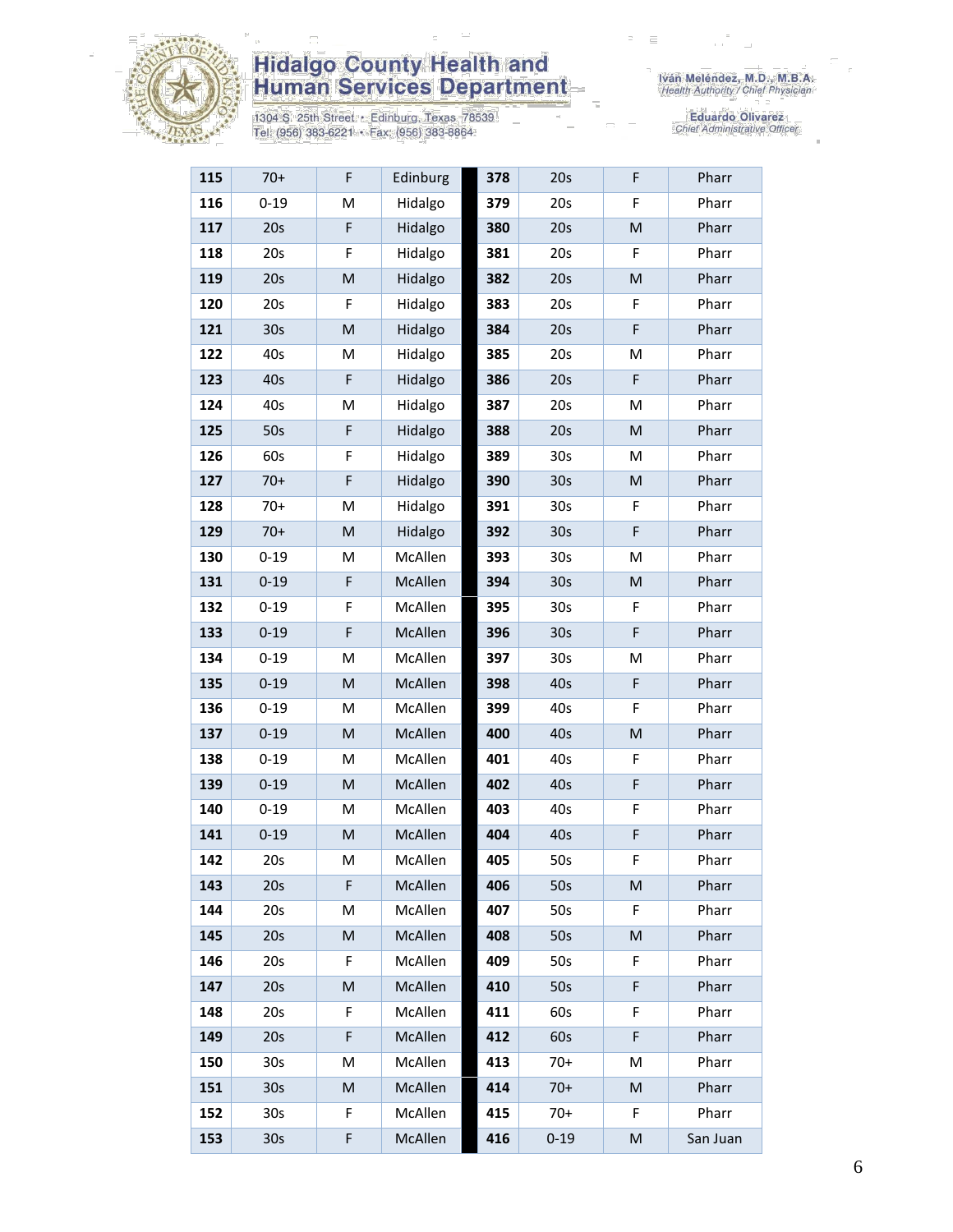

1304 S. 25th Street • Edinburg, Texas 78539<br>Tel: (956) 383-6221 • Fax: (956) 383-8864

| 154 | 30 <sub>s</sub> | F           | McAllen | 417 | $0 - 19$        | M | San Juan    |
|-----|-----------------|-------------|---------|-----|-----------------|---|-------------|
| 155 | 30 <sub>s</sub> | M           | McAllen | 418 | $0 - 19$        | F | San Juan    |
| 156 | 30s             | F           | McAllen | 419 | 20s             | F | San Juan    |
| 157 | 30 <sub>s</sub> | F           | McAllen | 420 | 30 <sub>s</sub> | F | San Juan    |
| 158 | 30 <sub>s</sub> | F           | McAllen | 421 | 30 <sub>s</sub> | F | San Juan    |
| 159 | 30 <sub>s</sub> | $\mathsf F$ | McAllen | 422 | 30 <sub>s</sub> | M | San Juan    |
| 160 | 30 <sub>s</sub> | F           | McAllen | 423 | 40s             | F | San Juan    |
| 161 | 40s             | F           | McAllen | 424 | 40s             | F | San Juan    |
| 162 | 40s             | F           | McAllen | 425 | 50s             | M | San Juan    |
| 163 | 40s             | M           | McAllen | 426 | 50s             | F | San Juan    |
| 164 | 40s             | М           | McAllen | 427 | 50s             | M | San Juan    |
| 165 | 40s             | F           | McAllen | 428 | $70+$           | F | San Juan    |
| 166 | 40s             | Μ           | McAllen | 429 | $70+$           | F | San Juan    |
| 167 | 40s             | F           | McAllen | 430 | $0 - 19$        | M | Undisclosed |
| 168 | 50s             | F           | McAllen | 431 | $0 - 19$        | F | Undisclosed |
| 169 | 50s             | M           | McAllen | 432 | $0 - 19$        | M | Undisclosed |
| 170 | 50s             | M           | McAllen | 433 | $0 - 19$        | F | Undisclosed |
| 171 | 50s             | F           | McAllen | 434 | $0 - 19$        | M | Undisclosed |
| 172 | 50s             | M           | McAllen | 435 | 20s             | M | Undisclosed |
| 173 | 50s             | M           | McAllen | 436 | 20s             | F | Undisclosed |
| 174 | 50s             | F           | McAllen | 437 | 20s             | M | Undisclosed |
| 175 | 50s             | F           | McAllen | 438 | 20s             | M | Undisclosed |
| 176 | 50s             | F           | McAllen | 439 | 20s             | F | Undisclosed |
| 177 | 50s             | F           | McAllen | 440 | 20s             | M | Undisclosed |
| 178 | 50s             | M           | McAllen | 441 | 20s             | M | Undisclosed |
| 179 | 60s             | F           | McAllen | 442 | 20s             | M | Undisclosed |
| 180 | 60s             | M           | McAllen | 443 | 20s             | F | Undisclosed |
| 181 | 60s             | F           | McAllen | 444 | 20s             | M | Undisclosed |
| 182 | 60s             | M           | McAllen | 445 | 20s             | F | Undisclosed |
| 183 | $70+$           | M           | McAllen | 446 | 30s             | M | Undisclosed |
| 184 | $70+$           | М           | McAllen | 447 | 30 <sub>s</sub> | M | Undisclosed |
| 185 | $70+$           | M           | McAllen | 448 | 30 <sub>s</sub> | M | Undisclosed |
| 186 | $70+$           | F           | McAllen | 449 | 30s             | M | Undisclosed |
| 187 | $70+$           | M           | McAllen | 450 | 30 <sub>s</sub> | M | Undisclosed |
| 188 | $70+$           | M           | McAllen | 451 | 30 <sub>s</sub> | F | Undisclosed |
| 189 | $70+$           | $\mathsf F$ | McAllen | 452 | 30 <sub>s</sub> | F | Undisclosed |
| 190 | $70+$           | F           | McAllen | 453 | 30 <sub>s</sub> | M | Undisclosed |
| 191 | $70+$           | M           | McAllen | 454 | 30 <sub>s</sub> | M | Undisclosed |
| 192 | $70+$           | F           | McAllen | 455 | 40s             | F | Undisclosed |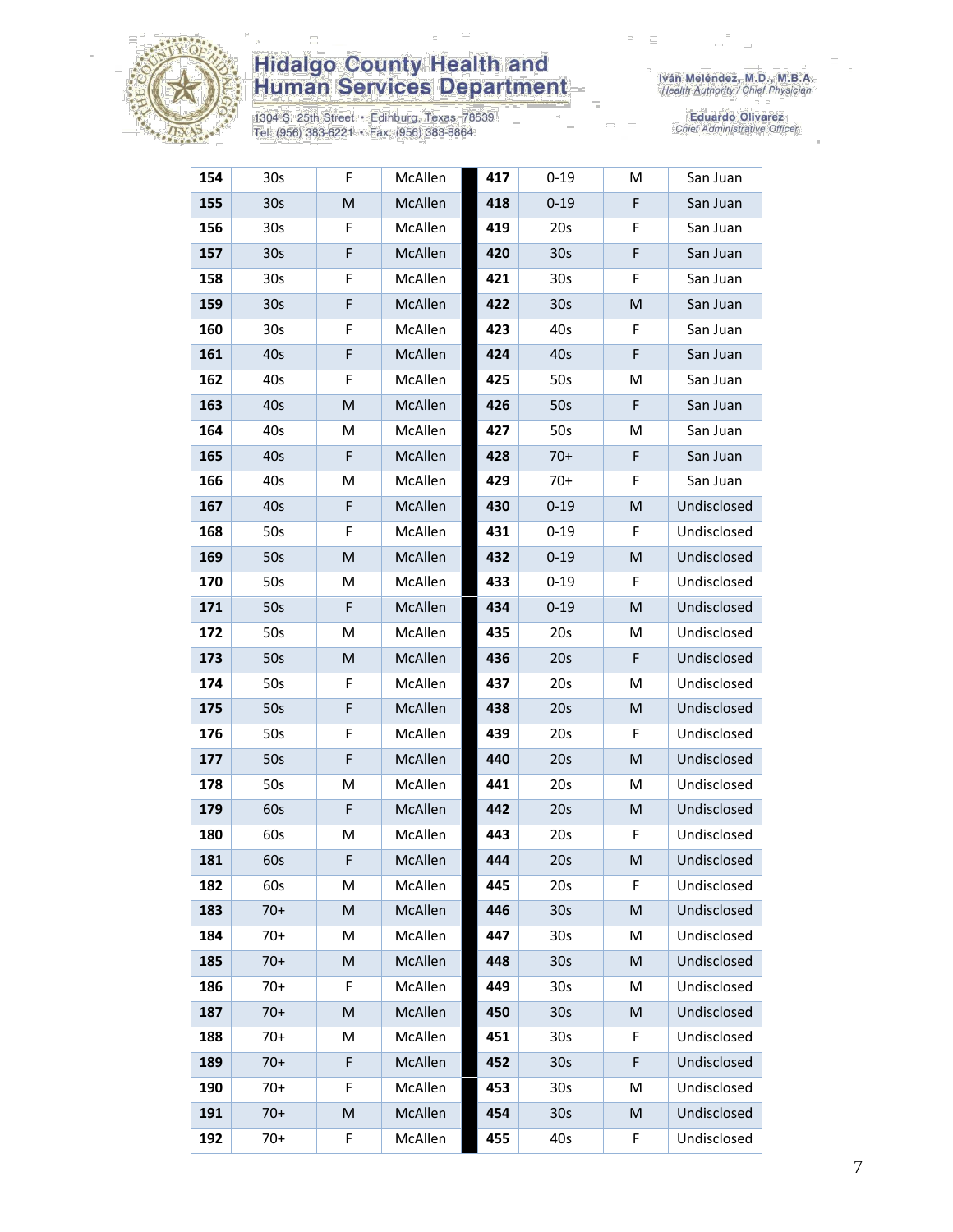

1304 S. 25th Street • Edinburg, Texas 78539<br>Tel: (956) 383-6221 • Fax: (956) 383-8864

| 193 | $70+$           | F           | McAllen         | 456 | 40s      | F | Undisclosed |
|-----|-----------------|-------------|-----------------|-----|----------|---|-------------|
| 194 | $70+$           | F           | McAllen         | 457 | 40s      | F | Undisclosed |
| 195 | $70+$           | $\mathsf F$ | McAllen         | 458 | 40s      | M | Undisclosed |
| 196 | $70+$           | M           | McAllen         | 459 | 40s      | M | Undisclosed |
| 197 | $0 - 19$        | F           | Mercedes        | 460 | 40s      | M | Undisclosed |
| 198 | $0 - 19$        | M           | <b>Mercedes</b> | 461 | 50s      | F | Undisclosed |
| 199 | $0 - 19$        | M           | <b>Mercedes</b> | 462 | 50s      | M | Undisclosed |
| 200 | $0 - 19$        | M           | Mercedes        | 463 | 50s      | F | Undisclosed |
| 201 | $0 - 19$        | $\mathsf F$ | Mercedes        | 464 | 50s      | F | Undisclosed |
| 202 | $0 - 19$        | F           | Mercedes        | 465 | 50s      | F | Undisclosed |
| 203 | $0 - 19$        | $\mathsf F$ | Mercedes        | 466 | 50s      | F | Undisclosed |
| 204 | $0 - 19$        | F           | Mercedes        | 467 | 50s      | F | Undisclosed |
| 205 | $0 - 19$        | M           | Mercedes        | 468 | 50s      | M | Undisclosed |
| 206 | $0 - 19$        | F           | Mercedes        | 469 | 60s      | F | Undisclosed |
| 207 | $0 - 19$        | ${\sf M}$   | Mercedes        | 470 | 60s      | M | Undisclosed |
| 208 | $0 - 19$        | M           | Mercedes        | 471 | 60s      | M | Undisclosed |
| 209 | $0 - 19$        | M           | Mercedes        | 472 | 60s      | F | Undisclosed |
| 210 | 20s             | F           | Mercedes        | 473 | 60s      | F | Undisclosed |
| 211 | 20s             | F           | Mercedes        | 474 | 60s      | F | Undisclosed |
| 212 | 20s             | M           | Mercedes        | 475 | $70+$    | F | Undisclosed |
| 213 | 20s             | F           | Mercedes        | 476 | $70+$    | F | Undisclosed |
| 214 | 20s             | F           | Mercedes        | 477 | $70+$    | F | Undisclosed |
| 215 | 20s             | $\mathsf F$ | Mercedes        | 478 | $70+$    | F | Undisclosed |
| 216 | 20s             | F           | Mercedes        | 479 | $70+$    | F | Undisclosed |
| 217 | 20s             | ${\sf M}$   | Mercedes        | 480 | $70+$    | F | Undisclosed |
| 218 | 20s             | M           | Mercedes        | 481 | $0 - 19$ | F | Weslaco     |
| 219 | 30 <sub>s</sub> | M           | Mercedes        | 482 | $0 - 19$ | F | Weslaco     |
| 220 | 30 <sub>s</sub> | F           | Mercedes        | 483 | $0 - 19$ | M | Weslaco     |
| 221 | 30 <sub>s</sub> | M           | Mercedes        | 484 | $0 - 19$ | F | Weslaco     |
| 222 | 30 <sub>s</sub> | F           | Mercedes        | 485 | $0 - 19$ | M | Weslaco     |
| 223 | 30 <sub>s</sub> | F           | Mercedes        | 486 | $0 - 19$ | M | Weslaco     |
| 224 | 30 <sub>s</sub> | F           | Mercedes        | 487 | $0 - 19$ | M | Weslaco     |
| 225 | 40s             | ${\sf M}$   | Mercedes        | 488 | 20s      | F | Weslaco     |
| 226 | 40s             | M           | Mercedes        | 489 | 20s      | F | Weslaco     |
| 227 | 40s             | M           | Mercedes        | 490 | 20s      | M | Weslaco     |
| 228 | 40s             | F           | Mercedes        | 491 | 20s      | F | Weslaco     |
| 229 | 40s             | F           | Mercedes        | 492 | 20s      | F | Weslaco     |
| 230 | 50s             | M           | Mercedes        | 493 | 20s      | F | Weslaco     |
| 231 | 50s             | F           | Mercedes        | 494 | 20s      | F | Weslaco     |